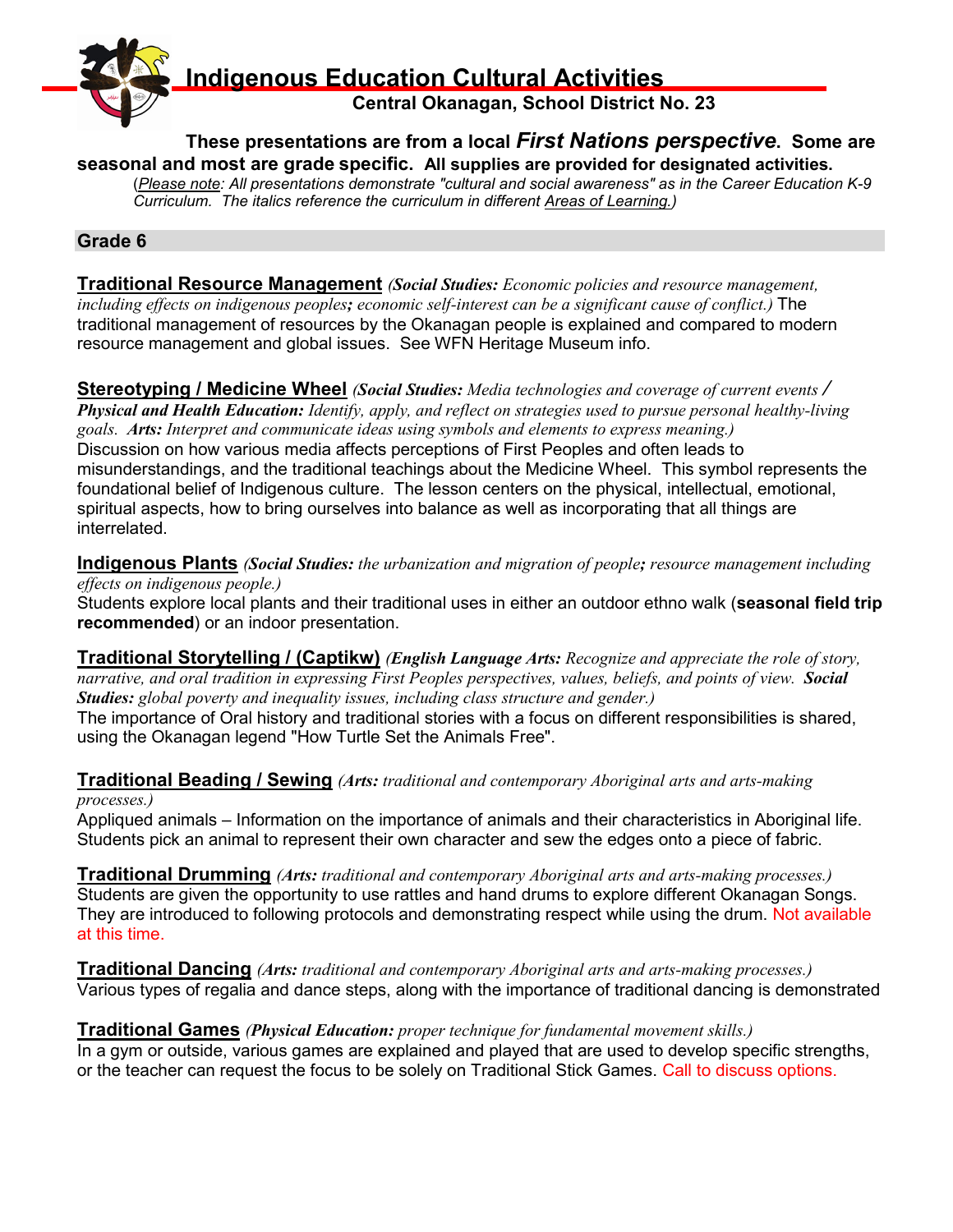

**Central Okanagan, School District No. 23**

## **These presentations are from a local** *First Nations perspective***. Some are seasonal and most are grade specific. All supplies are provided for designated activities.**

(*Please note: All presentations demonstrate "cultural and social awareness" as in the Career Education K-9 Curriculum. The italics reference the curriculum in different Areas of Learning.)* 

# **Grade 7**

**Indigenous Plants** *(Social Studies: Geographical conditions shape the emergence of civilizations.)* An explanation of how plants and Aboriginal peoples interact, with either a Power Point presentation of seasonal walk-about (field trip recommended) to identify and explain the various uses of local plants.

#### **Medicine Wheel** *(Physical Education: Healthy choices influence our physical, emotional, and mental wellbeing.)*

The traditional teachings about the Medicine Wheel, the symbol representing the foundational belief of Indigenous culture. The lesson centers on the physical, intellectual, emotional, spiritual aspects, how to bring ourselves into balance as well as incorporating that all things are interrelated. Students create a hands-on activity to extend the symbolic meaning.

**Traditional Storytelling / (Captikw)** *(English Language Arts: Recognize and appreciate the role of story, narrative, and oral tradition in expressing First Peoples perspectives, values, beliefs, and points of view. Social Studies: origins, core beliefs, narratives, practices, and influences of religions, including indigenous to the Americas.)*

The importance of Oral history and traditional stories with a focus on origins, core beliefs and social structures. Can be focused on teacher – specified outcomes.

#### **Traditional Beading / Sewing** *(Arts: traditional and contemporary Aboriginal arts and arts-making processes.)*

Personal Pouches - A hands-on sewing and beading activity creating a leather 'necklace' pouch that includes an informational session on the Medicine Wheel and the use of the Medicine bag.

**Traditional Drumming** (*Social Studies: Core beliefs and practices of one indigenous people. Arts: traditional and contemporary Aboriginal arts and arts-making processes.)* 

Students are given the opportunity to use rattles and hand drums to explore different Okanagan Songs. They are introduced to following protocols and demonstrating respect while using the drum. Not available at this time.

**Traditional Dancing** *(Social Studies: Core beliefs and practices of one indigenous people. Arts: traditional and contemporary Aboriginal arts and arts-making processes.)*

Various types of regalia and dance steps, along with the importance of traditional dancing in demonstrated and discussed.

**Traditional Games** *(Physical Education: proper technique for fundamental movement skills, including nonlocomotor, locomotor and manipulative skills.)*

In a gym or outside, various games are explained and played that are used to develop specific strengths, or the teacher can request the focus to be solely on Traditional Stick Games. Call to discuss options.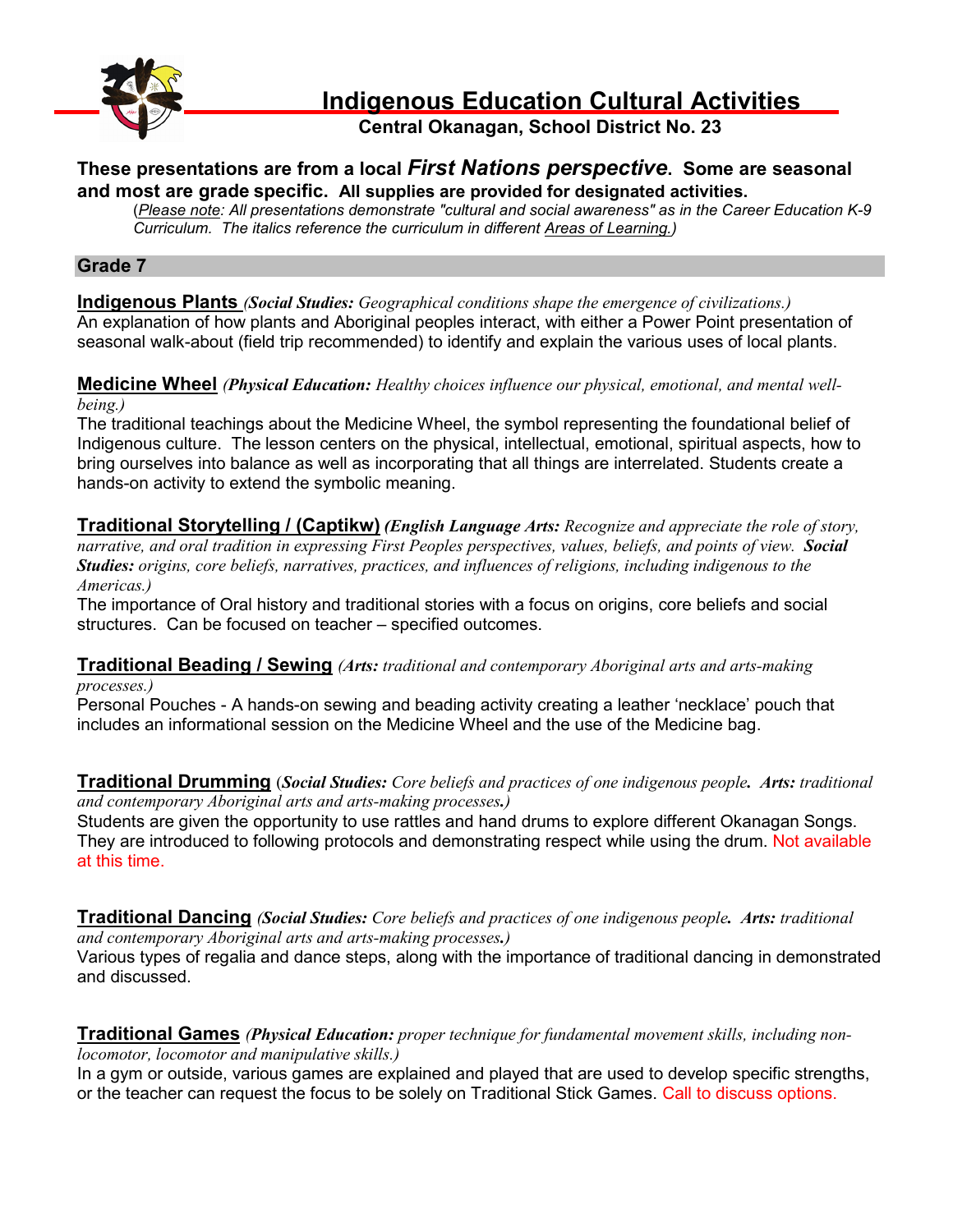

**Central Okanagan, School District No. 23**

#### **These presentations are from a local** *First Nations perspective***. Some are seasonal and most are grade specific. All supplies are provided for designated activities.**

(*Please note: All presentations demonstrate "cultural and social awareness" as in the Career Education K-9 Curriculum. The italics reference the curriculum in different Areas of Learning.)* 

### **Grade 8**

**Colonization - Blanket Exercise** *(Social Studies: past discriminatory government policies and actions.)* An interactive activity that visually represents the colonial effects of the Canadian Government on First Nations Peoples. Not offered at this time.

**Indigenous Communities** *(Social Studies: Social, political and economic systems and structures of an indigenous civilization.)*

Components of a traditional and a contemporary Okanagan community are discussed, including governmental issues. Question and answer period follows. WFN Heritage Museum also meets curriculum.

#### **Indigenous Plants - Ethnobotany**

An explanation of how plants and Aboriginal peoples interact, with a walk-about to identify and explain the various uses of local plants. Seasonal Field trip optional.

#### **Medicine Wheel** *(Arts: traditional and contemporary Aboriginal arts and arts-making processes.)*

The traditional teachings about the Medicine Wheel, the symbol representing the foundational belief of Indigenous culture. The lesson centers on the physical, intellectual, emotional, spiritual aspects, how to bring ourselves into balance as well as incorporating that all things are interrelated. Students may bead a bracelet to extend the symbolic meaning.

# **Traditional Storytelling / (Captikw)** *(English Language Arts: Recognize the validity of First Peoples oral*

*tradition for a range of purposes.)* The importance of Oral history and traditional stories with a focus on origins, core beliefs and social structures. Can be focused on teacher – specified outcomes.

**Traditional Beading / Sewing** *(Arts: traditional and contemporary Aboriginal arts & arts-making processes.)* Beaded necklace - A beading activity using beads and rope with an informational session about the role of trade, the materials, and usage, with an emphasis on patterning.

**Traditional Drumming** *(Arts: traditional and contemporary Aboriginal arts & arts-making processes.)* Students are given the opportunity to use rattles and hand drums to explore different Okanagan Songs. They are introduced to following protocols and demonstrating respect while using the drum. Not available at this time.

**Traditional Dancing** *(Arts: traditional and contemporary Aboriginal arts & arts-making processes.)* Various types of regalia and dance steps, along with the importance of traditional dancing in demonstrated and discussed.

#### **Traditional Games** *(Physical Education: proper technique for fundamental movement skills, including nonlocomotor, locomotor and manipulative skills.)*

In a gym or outside, various games are explained and played that are used to develop specific strengths, or the teacher can request the focus to be solely on Traditional Stick Games. Call to discuss options.